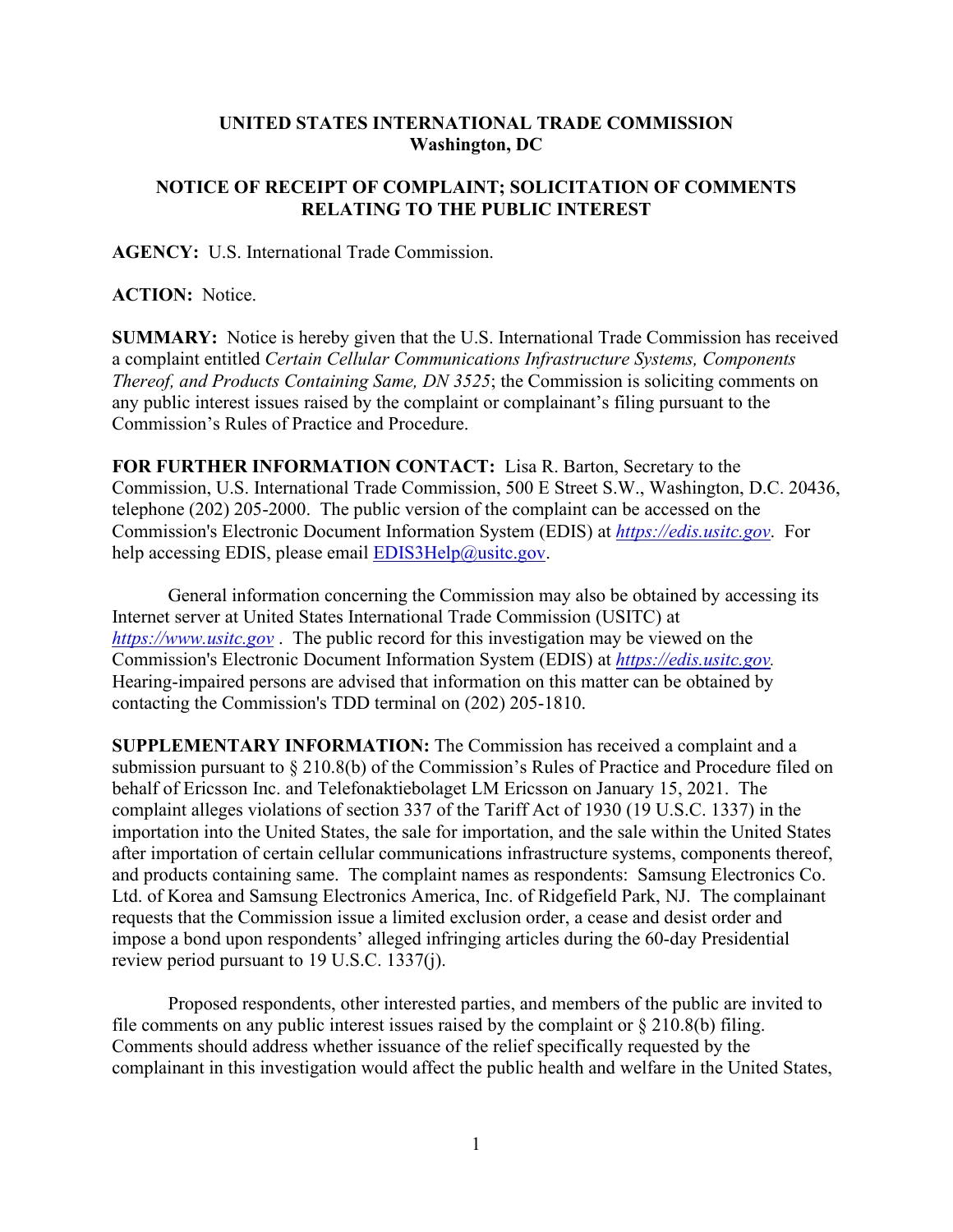competitive conditions in the United States economy, the production of like or directly competitive articles in the United States, or United States consumers.

In particular, the Commission is interested in comments that:

- (i) explain how the articles potentially subject to the requested remedial orders are used in the United States;
- (ii) identify any public health, safety, or welfare concerns in the United States relating to the requested remedial orders;
- (iii) identify like or directly competitive articles that complainant, its licensees, or third parties make in the United States which could replace the subject articles if they were to be excluded;
- (iv) indicate whether complainant, complainant's licensees, and/or third party suppliers have the capacity to replace the volume of articles potentially subject to the requested exclusion order and/or a cease and desist order within a commercially reasonable time; and
- (v) explain how the requested remedial orders would impact United States consumers.

Written submissions on the public interest must be filed no later than by close of business, eight calendar days after the date of publication of this notice in the Federal Register. There will be further opportunities for comment on the public interest after the issuance of any final initial determination in this investigation. Any written submissions on other issues must also be filed by no later than the close of business, eight calendar days after publication of this notice in the Federal Register. Complainant may file replies to any written submissions no later than three calendar days after the date on which any initial submissions were due. Any submissions and replies filed in response to this Notice are limited to five (5) pages in length, inclusive of attachments.

Persons filing written submissions must file the original document electronically on or before the deadlines stated above. Submissions should refer to the docket number ("Docket No. 3525") in a prominent place on the cover page and/or the first page. (*See* Handbook for Electronic Filing Procedures, [Electronic Filing Procedures](https://www.usitc.gov/documents/handbook_on_filing_procedures.pdf)<sup>[1](#page-1-0)</sup>). Please note the Secretary's Office will accept only electronic filings during this time. Filings must be made through the Commission's Electronic Document Information System (EDIS, *[https://edis.usitc.gov](https://edis.usitc.gov/)*.) No inperson paper-based filings or paper copies of any electronic filings will be accepted until further notice. Persons with questions regarding filing should contact the Secretary at [EDIS3Help@usitc.gov.](mailto:EDIS3Help@usitc.gov)

<span id="page-1-0"></span><sup>1</sup> Handbook for Electronic Filing Procedures: *[https://www.usitc.gov/documents/handbook\\_on\\_filing\\_procedures.pdf](https://www.usitc.gov/documents/handbook_on_filing_procedures.pdf)*